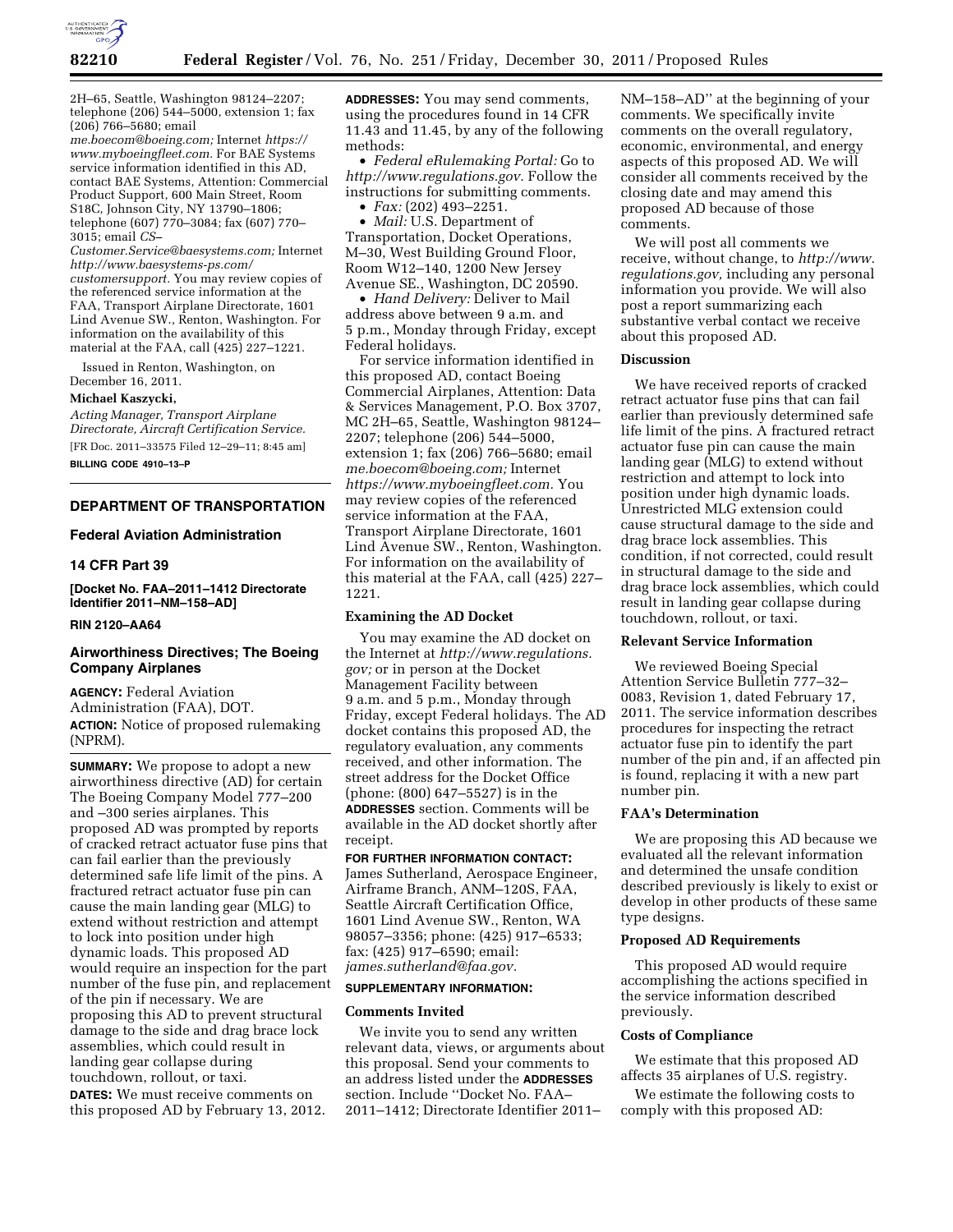### ESTIMATED COSTS

| Action | Labor cost | Parts cost | Cost per<br>product | Cost on U.S.<br>operators |
|--------|------------|------------|---------------------|---------------------------|
|        |            | \$0        | \$340               | \$11,900                  |

We estimate the following costs to do any necessary pin replacements that would be required based on the results

of the proposed inspection. We have no way of determining the number of

aircraft that might need these replacements:

# ON-CONDITION COSTS

| Action | Labor cost | Parts cost | Cost per product |
|--------|------------|------------|------------------|
|        |            |            |                  |

#### **Authority for This Rulemaking**

Title 49 of the United States Code specifies the FAA's authority to issue rules on aviation safety. Subtitle I, section 106, describes the authority of the FAA Administrator. Subtitle VII: Aviation Programs, describes in more detail the scope of the Agency's authority.

We are issuing this rulemaking under the authority described in Subtitle VII, Part A, Subpart III, Section 44701: ''General requirements.'' Under that section, Congress charges the FAA with promoting safe flight of civil aircraft in air commerce by prescribing regulations for practices, methods, and procedures the Administrator finds necessary for safety in air commerce. This regulation is within the scope of that authority because it addresses an unsafe condition that is likely to exist or develop on products identified in this rulemaking action.

#### **Regulatory Findings**

We determined that this proposed AD would not have federalism implications under Executive Order 13132. This proposed AD would not have a substantial direct effect on the States, on the relationship between the national Government and the States, or on the distribution of power and responsibilities among the various levels of government.

*For the reasons discussed above, I certify this proposed regulation:* 

(1) Is not a ''significant regulatory action'' under Executive Order 12866,

(2) Is not a ''significant rule'' under the DOT Regulatory Policies and Procedures (44 FR 11034, February 26, 1979),

(3) Will not affect intrastate aviation in Alaska, and

(4) Will not have a significant economic impact, positive or negative, on a substantial number of small entities under the criteria of the Regulatory Flexibility Act.

### **List of Subjects in 14 CFR Part 39**

Air transportation, Aircraft, Aviation safety, Incorporation by reference, Safety.

### **The Proposed Amendment**

Accordingly, under the authority delegated to me by the Administrator, the FAA proposes to amend 14 CFR part 39 as follows:

### **PART 39—AIRWORTHINESS DIRECTIVES**

1. The authority citation for part 39 continues to read as follows:

**Authority:** 49 U.S.C. 106(g), 40113, 44701.

#### **§ 39.13 [Amended]**

2. The FAA amends § 39.13 by adding the following new airworthiness directive (AD):

**The Boeing Company:** Docket No. FAA– 2011–1412; Directorate Identifier 2011– NM–158–AD.

### **(a) Comments Due Date**

We must receive comments by February 13, 2012.

#### **(b) Affected ADs**

None.

# **(c) Applicability**

This AD applies to The Boeing Company Model 777–200 and –300 series airplanes, certificated in any category, as identified in Boeing Special Attention Service Bulletin 777–32–0083, Revision 1, dated February 17, 2011.

#### **(d) Subject**

Joint Aircraft System Component (JASC)/ Air Transport Association (ATA) of America Code 32, Main landing gear.

#### **(e) Unsafe Condition**

This AD was prompted by reports of cracked retract actuator fuse pins that can fail earlier than the previously determined safe life limit of the pins. A fractured retract

actuator fuse pin can cause the main landing gear (MLG) to extend without restriction and attempt to lock into position under high dynamic loads. We are issuing this AD to prevent structural damage to the side and drag brace lock assemblies, which could result in landing gear collapse during touchdown, rollout, or taxi.

# **(f) Compliance**

Comply with this AD within the compliance times specified, unless already done.

#### **(g) Inspection of Retract Actuator Fuse Pin**

Within 6 months after the effective date of this AD: Inspect the part number of the fuse pins of the left and right MLG retract actuators, in accordance with the Accomplishment Instructions of Boeing Special Attention Service Bulletin 777–32– 0083, Revision 1, dated February 17, 2011. A review of airplane maintenance records is acceptable in lieu of this inspection if the part number of the installed actuator fuse pin can be conclusively determined from that review.

(1) If any retract actuator fuse pin having part number 112W1769–3 is found installed, no further action is required by this paragraph for that fuse pin.

(2) If any retract actuator fuse pin having part number 112W1769–1 is found installed and the pin has accumulated more than 10,000 total flight cycles as of the effective date of this AD: Within 6 months after the effective date of this AD, replace the fuse pin with a new part number  $112W1769-3$  fuse pin, in accordance with the Accomplishment Instructions of Boeing Special Attention Service Bulletin 777–32–0083, Revision 1, dated February 17, 2011.

(3) If any retract actuator fuse pin having part number 112W1769–1 is found installed and the pin has accumulated 8,000 or more, but fewer than or equal to 10,000 total flight cycles, as of the effective date of this AD: Before the accumulation of 10,000 total flight cycles on the pin, or within 12 months after the effective date of this AD, whichever occurs later, replace the fuse pin with a new part number 112W1769–3 fuse pin, in accordance with the Accomplishment Instructions of Boeing Special Attention Service Bulletin 777–32–0083, Revision 1, dated February 17, 2011.